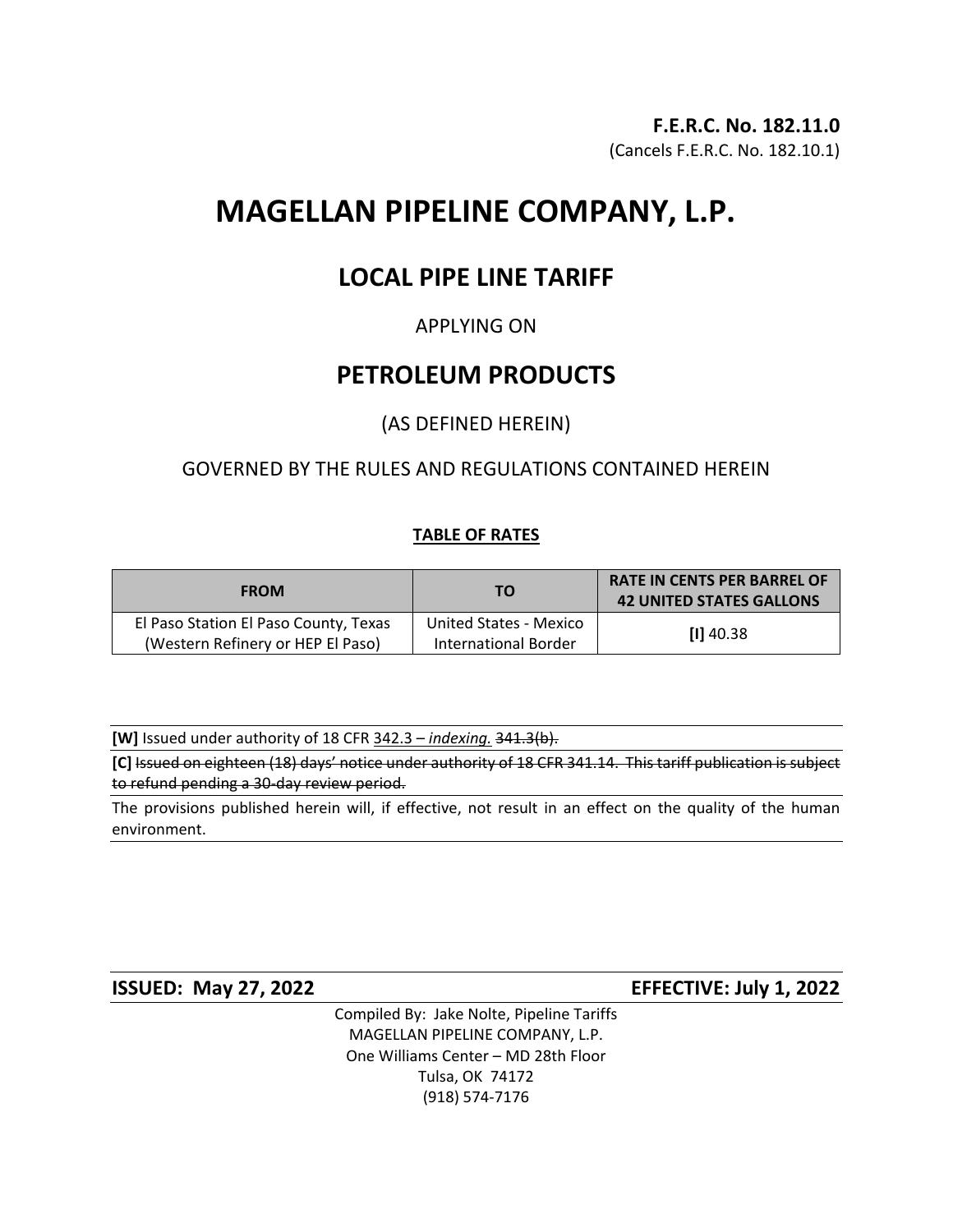#### **EXPLANATION OF TECHNICAL TERMS AND ABBREVIATIONS**

| <b>Terms and Abbreviations</b> | <b>Explanation</b>                                                                                                                                                                                                                                             |  |
|--------------------------------|----------------------------------------------------------------------------------------------------------------------------------------------------------------------------------------------------------------------------------------------------------------|--|
|                                | American Petroleum Institute                                                                                                                                                                                                                                   |  |
|                                | <b>American Society for Testing Materials</b>                                                                                                                                                                                                                  |  |
|                                | Forty-two (42) gallons at sixty degrees (60°) Fahrenheit<br>and zero ("0") gauge pressure if the vapor pressure is at<br>or below atmospheric pressure, or at equilibrium<br>pressure if the vapor pressure of the petroleum is above<br>atmospheric pressure. |  |
|                                | Volume of Petroleum Product moved through Carrier's<br>system as an identifiable unit                                                                                                                                                                          |  |
|                                | Magellan Pipeline Company, L.P. (MPL)                                                                                                                                                                                                                          |  |
|                                | Party, including a connecting pipeline system, to whom<br>Shipper has ordered delivery of Petroleum Products                                                                                                                                                   |  |
|                                | Degrees                                                                                                                                                                                                                                                        |  |
|                                | The transfer from Carrier at destination to Consignee                                                                                                                                                                                                          |  |
|                                | Holly Energy Partners-Operating, L.P.                                                                                                                                                                                                                          |  |
|                                | Transfer from Shipper at origin to Carrier for<br>transportation                                                                                                                                                                                               |  |
|                                | Party who contracts with Carrier for the transportation<br>of Petroleum Products under the terms of this tariff                                                                                                                                                |  |

#### **GENERAL RULES AND REGULATIONS**

**This Carrier will receive Petroleum Products for pipe line transportation only to established Delivery points subject to the following rules and regulations:**

#### **RULE 5 PETROLEUM PRODUCTS DEFINED**

Where the term "Petroleum Products" is used it refers to Gasoline, Commercial Jet fuel, and Petroleum Oil Distillates.

#### **RULE 10 SPECIFICATIONS REQUIRED**

Petroleum Products will be accepted for transportation at such time as Petroleum Products of same quality and specifications are being transported from receiving point to destination. Prior to acceptance of Petroleum Products for transportation the Carrier may require from Shipper a certificate setting forth, in detail, the specifications of each shipment of Petroleum Products.

All additives and inhibitors to be included in Shipper's Petroleum Products must first be approved by the Carrier before such Petroleum Products will be accepted for transportation. The maximum temperature of any Petroleum Products accepted for transportation will be one hundred and twenty degrees (120°) Fahrenheit.

Gasolines containing MMT and/or oxygenates such as methanol, ethanol, TAME or MTBE as blending components will not be accepted for shipment.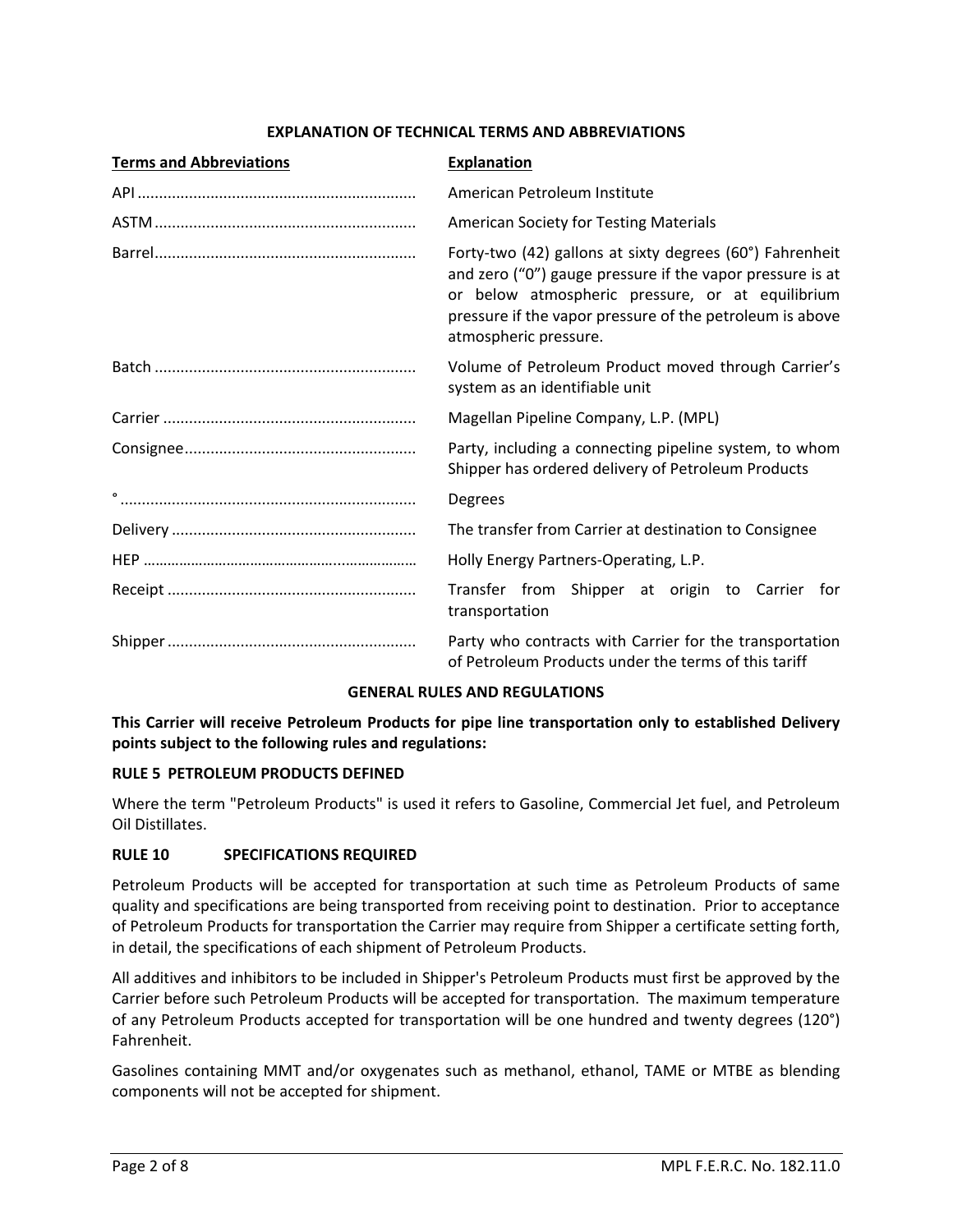#### **RULE 15 MINIMUM TENDER**

Petroleum Products will be accepted for transportation in quantities of not less than 5,000 barrels for any one commodity of quality and specifications as described herein at one point of origin from one Shipper.

Carrier shall not be obligated to accept petroleum products for transportation during any calendar month unless the Shipper submits a nomination on or before the fifteenth day of the preceding calendar month. The nomination may be e-mailed, faxed or submitted via Carrier's ATLAS system. A nomination must specify, for each shipment, the quantity, product grade, Origin, Destination, Supply source(s) and Shipper. Nominations received after the 15th day of the preceding calendar month will be accepted only until total capacity of Carrier's system has been nominated. When the 15th of the month falls on a weekend, nominations will be required on the previous workday. When the 15th of the month falls on a holiday, nominations will be required two workdays prior to the holiday.

#### **RULE 20 MINIMUM DELIVERY AT DESTINATION**

Carrier will deliver all or part of any shipment of Petroleum Products at destinations named herein provided that the quantity of Petroleum Products of same specification delivered to one Consignee at any established destination is not less than five thousand (5,000) barrels.

#### **RULE 25 ORIGIN AND DESTINATION FACILITIES**

Petroleum Products will be accepted for transportation only when Shipper has provided equipment and facilities, including storage facilities, satisfactory to Carrier for delivering such tenders to the Carrier's El Paso Station at a pumping rate equal to Carrier's current rate of pumping and for receiving same without delay upon arrival at destination. Carrier may require satisfactory evidence to be furnished that the necessary facilities are available for delivering shipments to El Paso Station and for the prompt receiving of shipments at destination before Carrier is obligated to accept tenders for transportation.

#### **RULE 30 IDENTITY OF PETROLEUM PRODUCTS**

Petroleum Products will be accepted for transportation upon the conditions that: (1) the Carrier may inject corrosion inhibitor compound in the product to be transported; (2) the Carrier while in possession thereof will use diligence to transport same to destinations with a minimum amount of contamination and that it shall be subject to such changes in gravity, quality or characteristics while in transit as may result from the mixture with other Petroleum Products. Carrier will not be liable for discoloration, contamination or deterioration of Petroleum Products transported hereunder.

Subject to the foregoing, Carrier will use its best efforts to maintain the identity of individual shipments of Petroleum Products. However, in view of the impracticability of maintaining the exact identity of shipments at all times, the Carrier reserves the right at any time to substitute and deliver a product of the same kind as the commodity shipped.

#### **RULE 35 TESTING, GAUGING, AND METERING**

All shipments tendered to Carrier for transportation shall be tested, gauged or metered by a representative of Carrier prior to, or at the time of Receipt from the Shipper, but the Shipper or Consignee shall at all times have the privilege of being present or represented during the testing, gauging or metering. Quantities shall be corrected as to temperature from observed temperature to 60° Fahrenheit basis by use of applicable API-ASTM volume correction factor tables. Full deduction will be made for all water and other impurities. The net balance, after applicable deduction, will be the quantity deliverable by Carrier and upon which transportation charges will be assessed.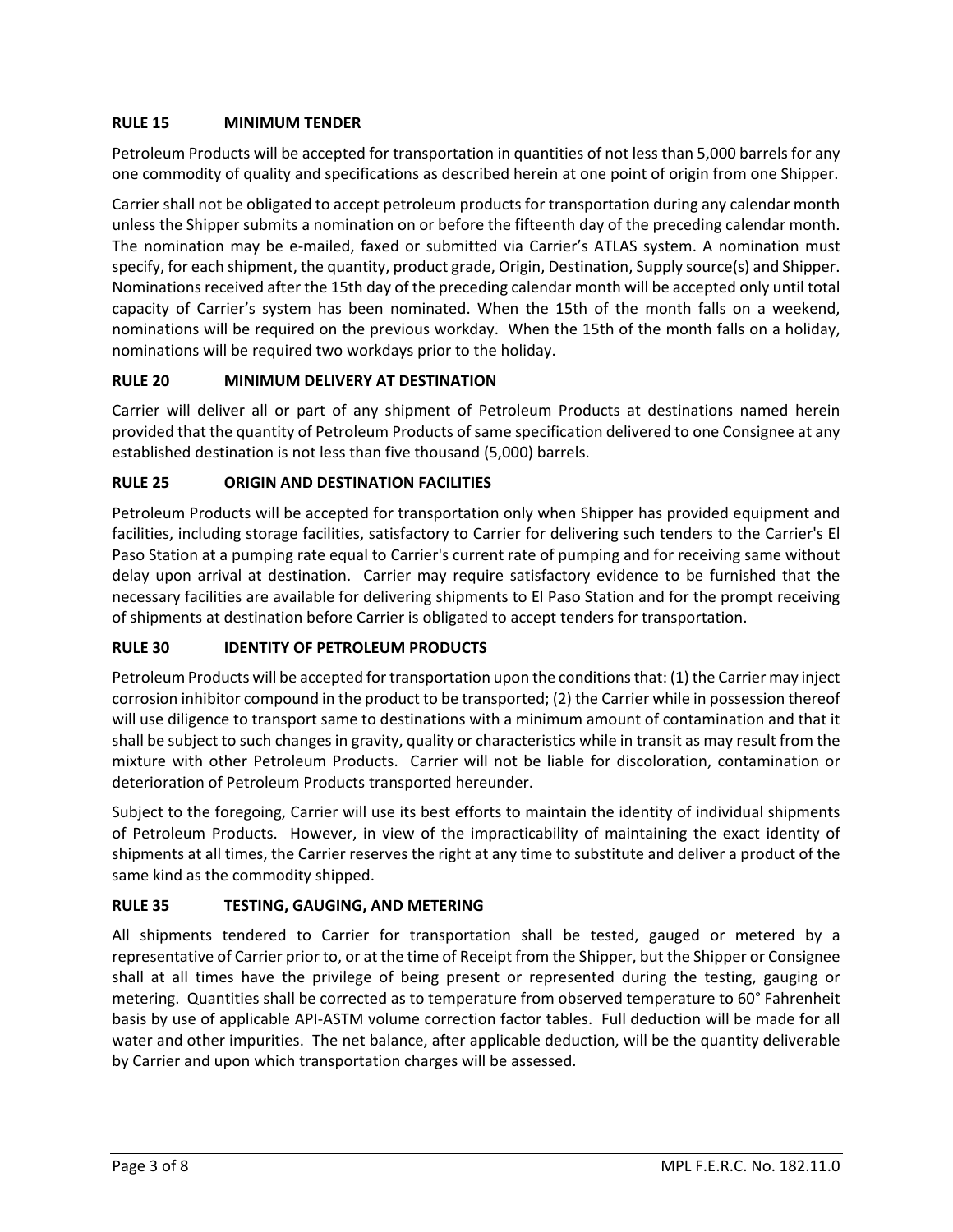#### **RULE 40 TRANSPORTATION CHARGES**

Transportation charges will be assessed and collected by Carrier at the rates named herein at the time of Receipt on the basis of the quantity received at origin after making adjustments as provided for herein.

The payment of transportation and all other lawful charges accruing on Petroleum Products accepted for transportation may be required before the release of said Petroleum Products. Carrier shall have a lien on all Petroleum Products in its possession belonging to the Shipper to secure the payment of all unpaid lawful charges due by such Shipper and may withhold such Petroleum Products from Delivery until all such unpaid charges have been paid.

#### **RULE 45 DELIVERY AT DESTINATIONS**

Carrier shall notify the Consignee of the arrival at destination of each shipment. Upon arrival at destination, the Petroleum Products will be delivered to storage tanks of Consignee through the facilities provided by the Consignee. The Consignee shall receive from Carrier's line without delay the Petroleum Products which have been transported to the destination point for its account. If Shipper or Consignee is unable or refuses to receive said Petroleum Products as it arrives at destination, the Carrier reserves the right to make whatever arrangements for disposition of the Petroleum Products it deems appropriate in order to clear its pipeline. Any additional expenses incurred by the Carrier in making such arrangements shall be borne by Shipper or Consignee.

#### **RULE 50 LIENS AND TITLE**

Carrier shall have the right to reject any Petroleum Products, when tendered for transportation which may be involved in litigation, or the title of which may be in dispute, or which may be encumbered by lien or charge of any kind. If Carrier has a reasonable basis to believe that such a situation exists, it will require of the Shipper satisfactory evidence of his perfect and unencumbered title or satisfactory indemnity to protect Carrier against any and all loss resulting from transporting Petroleum Products involved in litigation.

#### **RULE 55 DIVERSION OR RECONSIGNMENT**

If no out-of-line or backhaul movement or interference with shipping sequence is required, diversion or reconsignment may be made without charge, provided notice is given not less than forty-eight (48) hours before scheduled arrival at original destination, subject to the rates, rules and regulations as provided in this tariff.

#### **RULE 60 PIPAGE CONTRACTS REQUIRED**

Separate pipage contracts in accord with this tariff and these regulations covering further details may be required of the proposed Shipper before any duty of transportation shall arise.

#### **RULE 65 LIABILITY OF PARTIES**

As a condition to Carrier's acceptance of Petroleum Products under this tariff, each Shipper agrees to protect and indemnify Carrier against claims or actions for injury and/or death of any and all persons whomever and for damage to property of Carrier, Shipper, Consignee and/or any third party resulting from or arising out of 1) any breach of or failure to adhere to any provision of this tariff by Shipper, Consignee, their agents, employees or representatives and 2) the negligent acts(s) or failure(s) to act of Shipper, Consignee, their agents, employees or representatives in connection with Delivery or Receipt of Petroleum Products.

The Carrier, while in possession of Petroleum Products herein described, shall not be liable for any loss; damage; or delay caused by act of God, war, act of public enemy, quarantine, the authority of law, strikes,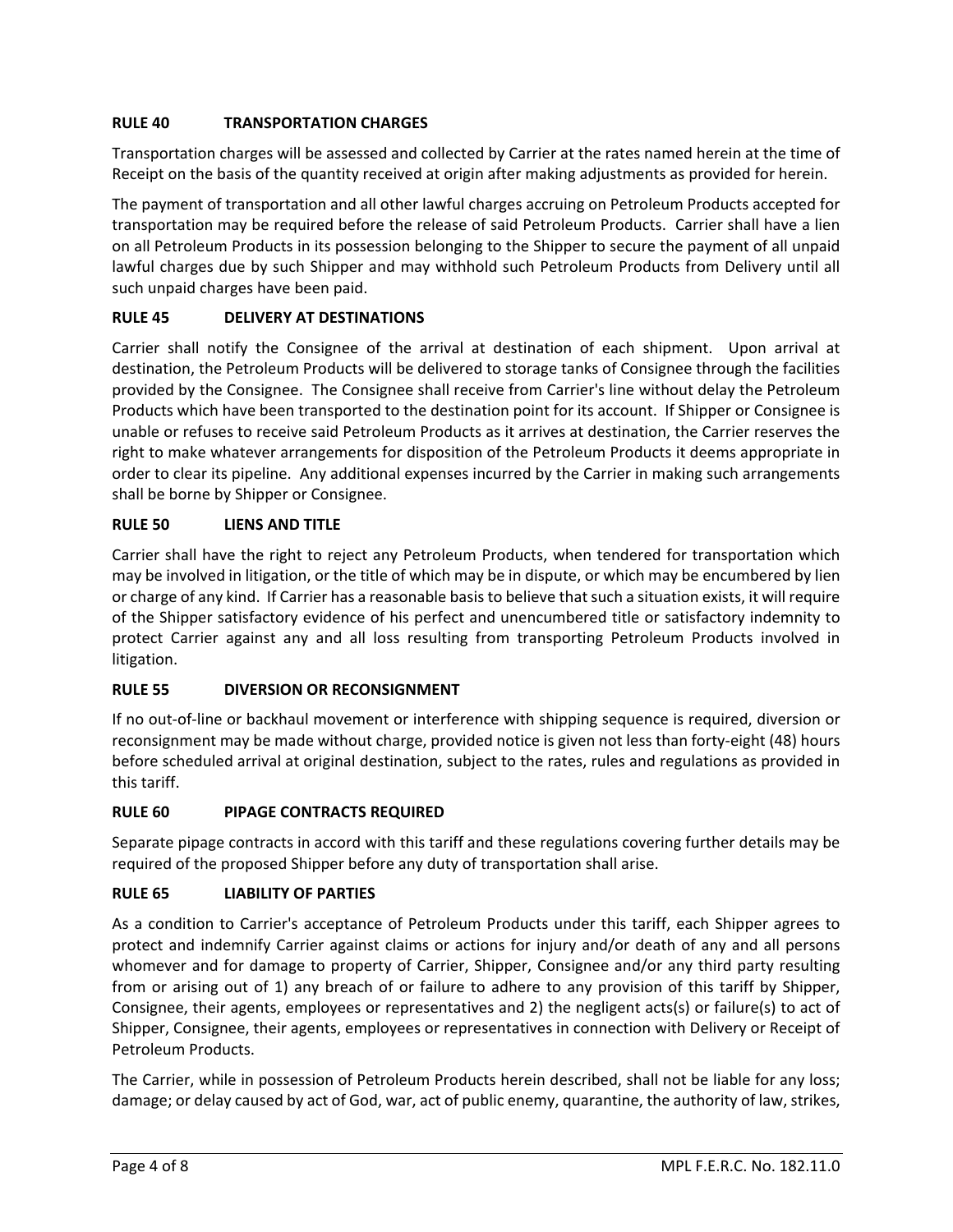riots, civil disorder, requisition or necessity of the Government of the United States in time of war default of Shipper or owner, or from any cause not due to the sole negligence of the Carrier.

- (a) In case of loss of any Petroleum Products from any such causes, after it has been received for transportation and before the same has been delivered to Shipper or Consignee, such loss will be charged proportionally to each Shipper in the ratio that his Petroleum Products, or portion thereof, received and undelivered at the time the loss occurs, bears to the total of all Petroleum Products then in the custody of the Carrier for transportation via the lines or other facilities in which the loss occurs.
- (b) Carrier will be obligated to deliver only that portion of such Petroleum Products remaining after deducting Shipper's proportion of such loss determined as aforesaid. Transportation charges will be assessed only on the quantity delivered.
- (c) For Petroleum Products losses for which Carrier is liable, Carrier may obtain and deliver to Shipper other Petroleum Products of the same quantity and substantially the same grade as that which is lost, but Carrier shall not be obligated to do so. In the alternative, Carrier may compensate shipper for such loss at market price for that particular grade of Petroleum Product as agreed upon by both parties in United States

#### **RULE 70 CLAIMS, TIME FOR FILING**

Claims for loss or damage must be made in writing with Carrier within nine (9) months after Delivery of the property, or in case of a failure to make Delivery, then within nine (9) months after a reasonable time for Delivery has elapsed. Suits for loss or damage shall be instituted only within two (2) years and one (1) day after Delivery of the property, or in case of a failure to make Delivery, then within two (2) years and one (1) day after a reasonable time for Delivery has elapsed; provided, however, that where claims have been duly filed with the Carrier, suit must be brought within two (2) years and one (1) day after notice in writing is given by the Carrier to the claimant that the Carrier has disallowed the claim for any part or parts thereof specified in the notice. Where claims for loss or damage are not filed or suits are not instituted thereon in accordance with the foregoing provisions, such claims will not be paid and the Carrier will not be liable.

#### **RULE 75 APPORTIONMENT WHEN TENDERS ARE IN EXCESS OF FACILITIES**

- 1. Definition of terms. Except where the context requires another meaning, the following terms have the following meanings:
	- 1.1 "New Shipper" means a Shipper that is not a Regular Shipper. A Shipper that becomes a New Shipper shall remain one for twelve (12) consecutive calendar months.
	- 1.2 "Regular Shipper" means a Shipper that has
		- (a) shipped product on the Carrier's system within the 12-month period preceding the first day of a month in which the system or a portion of the system is prorationed; and
		- (b) first shipped product on the system more than twelve (12) months prior to the first day of the month in which the system is prorationed.
- 2. Prorationing of Capacity
	- 2.1 When capacity will be prorationed. The Carrier will prorate the capacity of its system or a portion of its system during any month when, based upon the signed tender origin forms properly submitted by Shippers, the Carrier determines, in its sole discretion, that the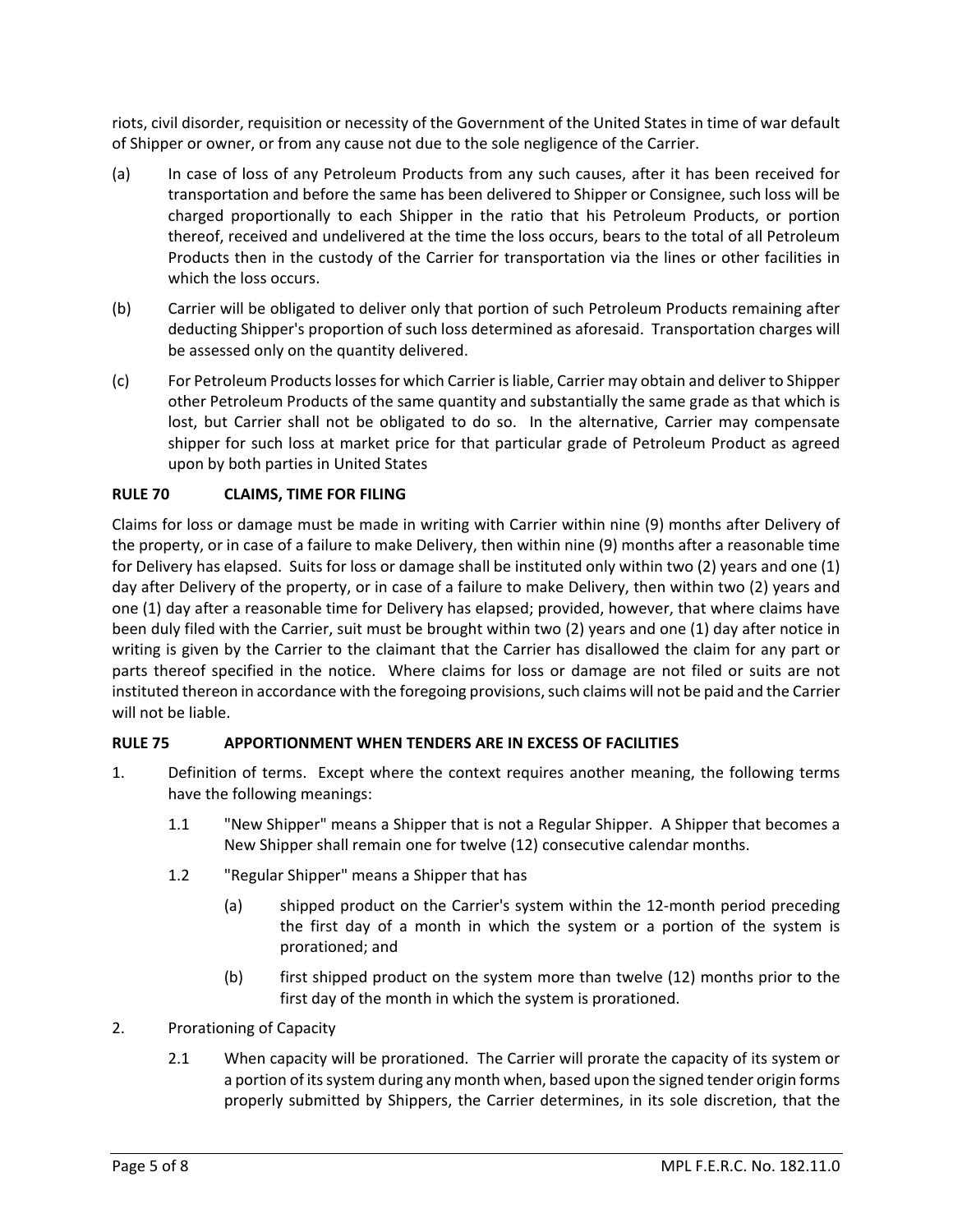total volume nominated by all Shippers for shipment on the Carrier's system or portion thereof during that month exceeds the capacity of the system or portion thereof.

- 2.2 Division of capacity between Shipper classes. Except as provided in paragraphs 2.7 and 2.9, prorationed capacity shall be divided between Regular Shippers as a class and New Shippers as a class.
- 2.3 Availability of capacity to Regular Shippers. After the adjustment for New Shippers, as provided in paragraphs 2.5 and 2.6, all remaining capacity plus any pour-over capacity (as determined in accordance with paragraph 2.7) plus any unused allocated capacity as determined in accordance with paragraph 2.9 shall be available to Regular Shippers who have nominated volumes for that month.
- 2.4 Allocation to each Regular Shipper. Each Regular Shipper shall be allocated a volume of the capacity available to all Regular Shippers that is equal to a fraction, the numerator of which is the total shipments by that Shipper on the Carrier's system during the twelve (12) months preceding the first day of the month for which the Shipper's allocation is being calculated, and the denominator of which is the total shipments during such 12 month period by all Regular Shippers, multiplied by the total capacity available to all Regular Shippers during that month.
- 2.5 Availability of capacity to New Shippers. Not more than five (5) percent of the total available prorationed capacity of the Carrier's system or portion thereof shall be made available to New Shippers.
- 2.6 Allocation to each New Shipper. Each New Shipper shall be allocated a volume of the capacity available to all New Shippers which is equal to the lesser of:
	- (a) five (5) percent of the total available prorationed capacity of the Carrier's system or portion thereof divided by the number of New Shippers who nominated volumes for shipment on the system or portion thereof during the month for which the allocation is being calculated; or
	- (b) 1.25 percent (one-fourth of 5%) of the available capacity of the system or portion thereof for that month.
- 2.7 Pour-over capacity. Any amount of prorationed capacity which is available to New Shippers under the rules in paragraphs 2.5 and 2.6 but is not nominated by an eligible New Shipper shall be deemed "pour-over capacity" and shall be made available to Regular Shippers in accordance with the rules in paragraphs 2.3 and 2.4.
- 2.8 Basis for allocation: notification. When prorationing of the capacity of the Carrier's system or portion thereof is in effect
	- (a) the Carrier's available capacity shall be allocated among eligible Shippers on a monthly basis; and
	- (b) the Carrier shall use reasonable efforts to notify each Shipper entitled to an allocation of capacity of the amount of its allocation not later than the first working day of the month for which the allocation is made.
- 2.9 Reallocation of unused allocated capacity. If, during a month of prorationing, a Shipper fails to use all of its allocated capacity, such unused capacity shall be available to other Shippers, as follows: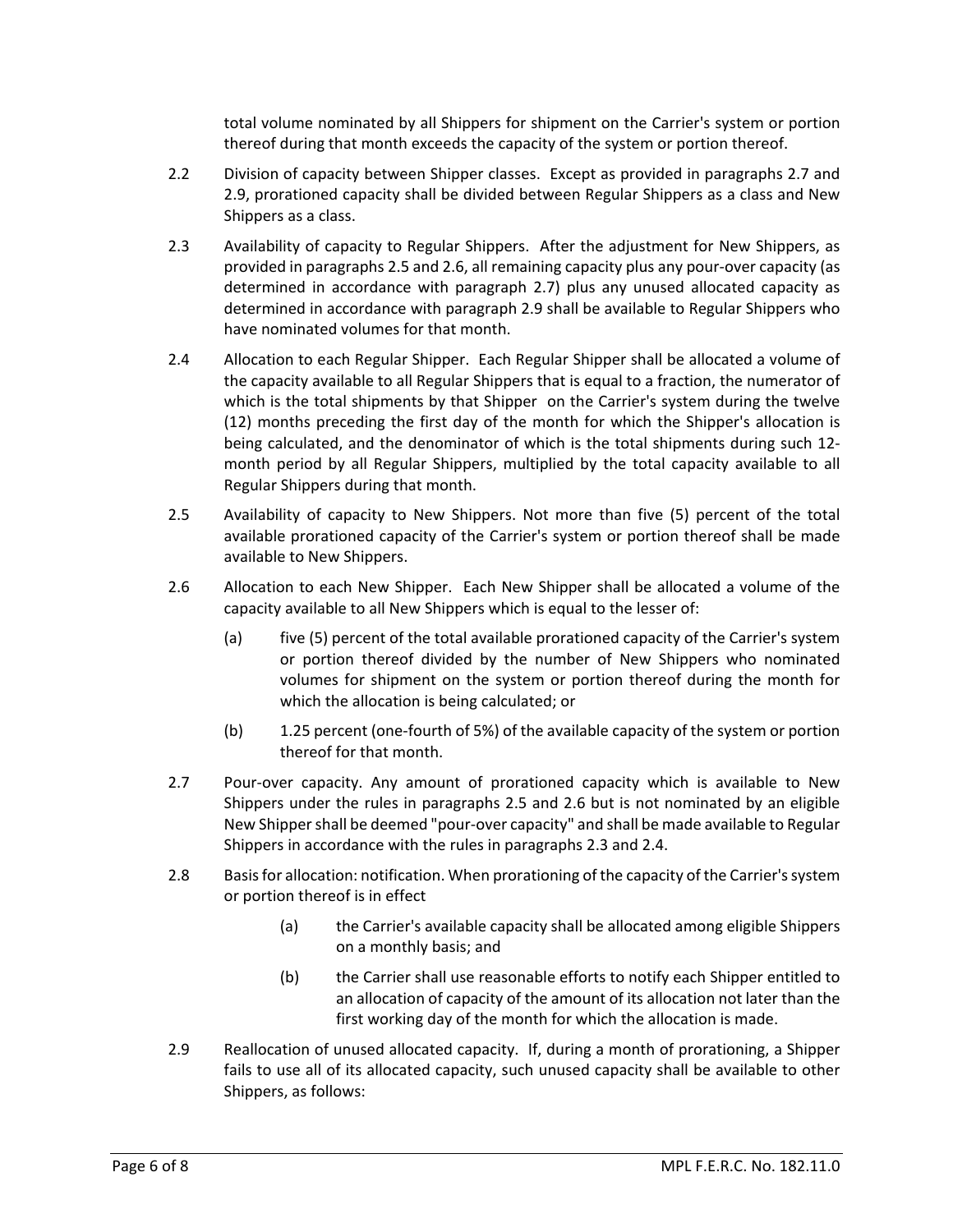- (a) Unused allocated capacity resulting from a Regular Shipper's failure to use all of its allocated capacity shall be reallocated among other Regular Shippers in accordance with the rules in paragraph 2.4.
- (b) Unused allocated capacity resulting from a New Shipper's failure to use all of its allocated capacity shall be reallocated among other New Shippers in accordance with the rules in paragraph 2.6. If, however, the reallocation would cause any New Shipper's total allocation for a month to exceed 1.25 percent of the available capacity for that month, such excess shall be treated as unused allocated capacity and shall be reallocated among Regular Shippers in accordance with the rules in subparagraph (a) of this paragraph.
- 2.10 Failure to use allocated capacity.
	- (a) Except as provided in subparagraph (b) of this paragraph, a Shipper that fails to use all of its allocated capacity during a month of prorationing shall have its allocation of capacity reduced in each subsequent month of prorationing until the total reductions equal the amount of the deficiency. The amount of any such reduction shall be treated as unused allocated capacity and shall be reallocated among other Shippers in accordance with the rules in paragraph 2.9.
	- (b) Reduction of a Shipper's allocation for failure to use its allocated capacity during a prior month of prorationing may be waived, in whole or in part if the Carrier determines, in its sole discretion, that the Shipper's failure to use all or some of its allocated capacity was due to factors beyond the Shipper's reasonable control.
- 2.11 Transfer of prorated capacity; use of affiliates. Except as provided in paragraph 2.9, prorated volumes allocated to a Shipper may not be assigned, conveyed, loaned, transferred to, or used in any manner by another Shipper. However, a Shipper's allocation may be transferred as an incident of the bona fide sale of the Shipper's business or to a successor to the Shipper's business by the operation of law, such as an executor or trustee in bankruptcy. A Shipper may not use an affiliated or cooperating entity to obtain an increased allocation of prorationed capacity or, in the case of a Regular Shipper, seek New Shipper status in order to pool two or more allocations to the benefit of the Shipper.

#### **RULE 80 USE OF COMMUNICATION FACILITIES**

Where this Carrier maintains private communication facilities, messages incident to shipment may be transmitted by Carrier for Shipper without extra charges. However, this Carrier shall not be liable for nondelivery of messages, for error or delay in transmission, or for interruption of service.

#### **RULE 85 CHARGE FOR SPILL COMPENSATION**

In addition to the transportation charges and all other charges accruing on Petroleum Products accepted for transportation, a per Barrel charge will be assessed and collected in the amount of any tax, fee, or other charge levied against the Carrier in connection with such a commodity, pursuant to any Federal, State or local act or regulation which levies a tax, fee, or other charge, on the Receipt, Delivery, transfer or transportation of such commodities within their jurisdiction for the purpose of creating a fund for the prevention, containment, cleanup and/or removal of spills and/or the reimbursement of persons sustaining loss therefrom.